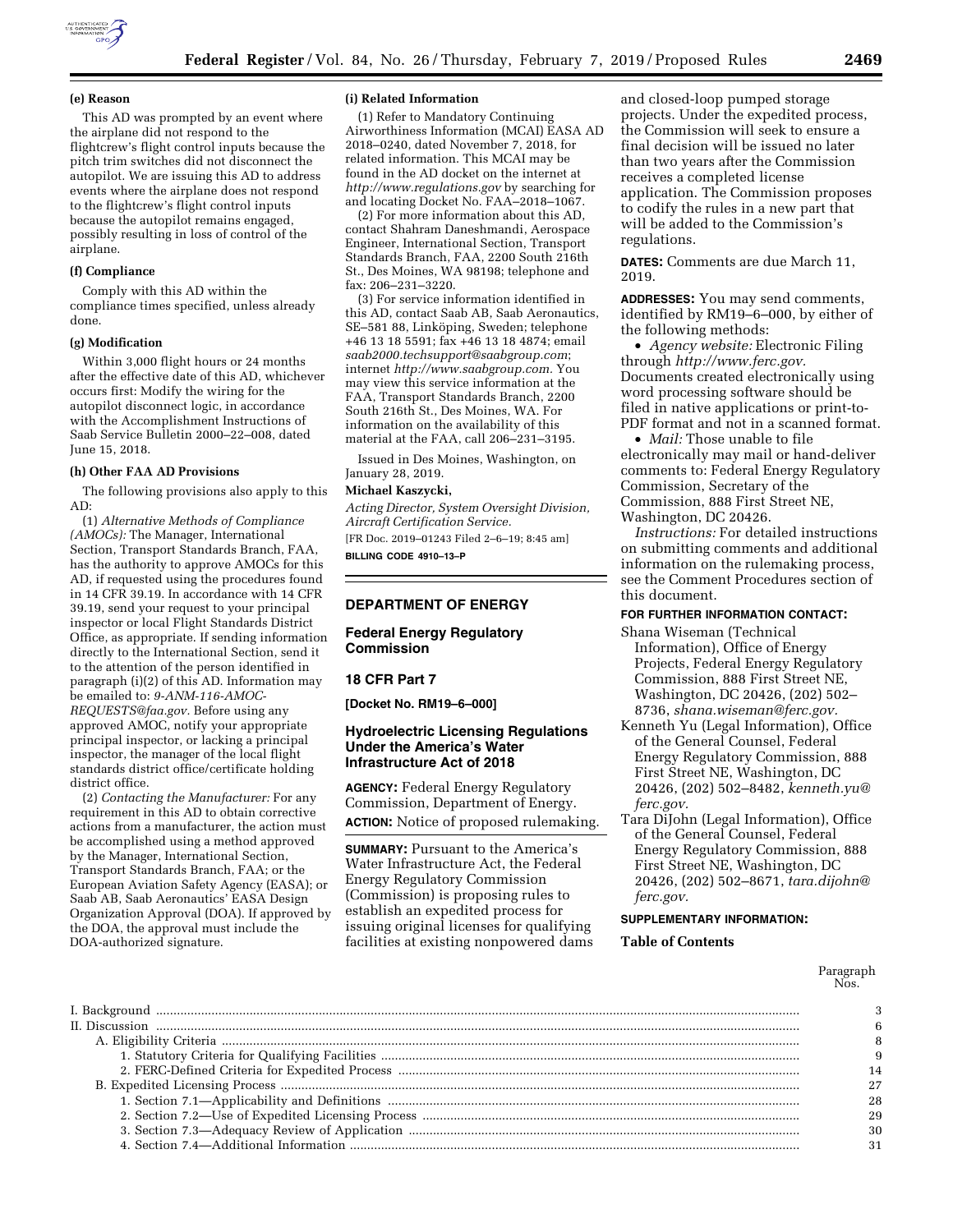Paragraph Nos.

| 33 |
|----|
|    |
|    |
|    |
|    |
|    |
|    |
|    |
|    |
|    |
| 63 |
|    |
|    |
|    |

1. On October 23, 2018, the America's Water Infrastructure Act of 2018<sup>1</sup> was signed into law. The AWIA, among other things, requires the Federal Energy Regulatory Commission (Commission or FERC) to establish an expedited process for issuing and amending licenses for qualifying facilities at existing nonpowered dams and closed-loop pumped storage projects. Under the expedited process, the Commission will seek to ensure that a final decision on a license application will be issued no later than two years after the Commission receives a completed application for a license.

2. To comply with the AWIA, the Commission proposes to amend its regulations governing hydroelectric licensing under the Federal Power Act (FPA) by establishing a new expedited licensing process for qualifying facilities at existing nonpowered dams and for closed-loop pumped storage projects. Under the proposal, a new part 7 will be added to Title 18 of the Code of Federal Regulations. The Commission's coordination and discussion with appropriate federal and state agencies and Indian Tribes, as part of an interagency task force (ITF), have informed these proposed regulations.

## **I. Background**

3. Sections 3003 and 3004 of the AWIA amended the FPA by adding new sections 34 and 35. Section 34 of the FPA gives the Commission discretion to issue or amend licenses, as appropriate, for any facility that the Commission determines is a qualifying facility at an existing nonpowered dam. Section 35 of the FPA gives the Commission discretion to issue or amend licenses, as appropriate, for closed-loop pumped storage projects. Congress directed the Commission to issue a rule, no later than 180 days after October 23, 2018,

establishing an expedited licensing process for issuing and amending licenses for qualifying facilities at nonpowered dams and for closed-loop pumped storage projects under sections 34 and 35. In establishing the expedited licensing process, Congress directed the Commission to convene an ITF, with appropriate Federal and State agencies and Indian Tribes represented, to coordinate the regulatory processes associated with the authorizations required to construct and operate qualifying facilities at nonpowered dams and closed-loop pumped storage projects.

4. On November 13, 2018, the Commission issued a notice inviting federal agencies, state agencies, and Indian Tribes to participate on the ITF.2 The notice directed interested agencies and Tribes to file a statement of interest with the Commission by November 29, 2018. On December 6, 2018, the Commission issued a notice identifying 28 federal agencies, state agencies, and Tribes as ITF participants.3

5. On December 12, 2018, the Commission convened a coordination session with the ITF participants at the Commission's headquarters to discuss the Commission's preliminary proposal to coordinate the regulatory processes associated with the authorizations required to construct and operate qualifying facilities at nonpowered dams and closed-loop pumped storage projects. At the session, Commission staff presented for the ITF participants' consideration and comment a flowchart illustrating a draft expedited licensing

process.4 In addition to soliciting comments at the coordination session, Commission staff invited ITF participants to file comments on the process in Docket No. RM19–6–000 by December 26, 2018. Seven post-session comments were filed.

## **II. Discussion**

6. The Commission's current regulations provide three prefiling process alternatives for hydropower developers to use in preparing license applications: (i) The integrated licensing process (ILP), which is the default process, as described in part 5; (ii) the traditional licensing process (TLP), as described in part 4, subparts D to H; and (iii) the alternative procedures (*i.e.,* the alternative licensing process (ALP)), as described in § 4.34(i) of part 4. The Commission does not propose to alter these existing licensing processes. Instead, these proposed regulations establish procedures for the Commission to determine, on a case-bycase basis, whether applications for an original license at qualifying hydropower projects at nonpowered dams or closed-loop pumped storage projects, as defined in sections 34 and 35 of the FPA and the eligibility criteria below, qualify to participate in the Commission's new expedited licensing process.

7. To be considered under the expedited process, applicants for original licenses at qualifying hydropower projects at nonpowered dams or closed-loop pumped storage projects must include with their application a request for authorization to use the expedited licensing process. The Commission may grant the request if the applicant demonstrates compliance with the procedures set forth in the proposed regulations. The

<sup>1</sup>Public Law 115–270, 132 Stat. 3765 (2018) (AWIA).

<sup>2</sup>*See* Notice Inviting Federal and State Agencies and Indian Tribes to Request Participation in the Interagency Task Force Pursuant to America's Water Infrastructure Act of 2018, 83 FR 58,245 (Nov. 19, 2018).

<sup>3</sup>*See* Notice of Interagency Task Force (Dec. 6, 2018); *see also* FERC, Office of Energy Projects, Summary of Interagency Task Force Activities (Jan. 10, 2019) (Appendix A identifies the ITF participants).

<sup>4</sup>*See* Commission staff's Letter to ITF Participants, Summary of Interagency Task Force Activities (Jan. 10, 2019).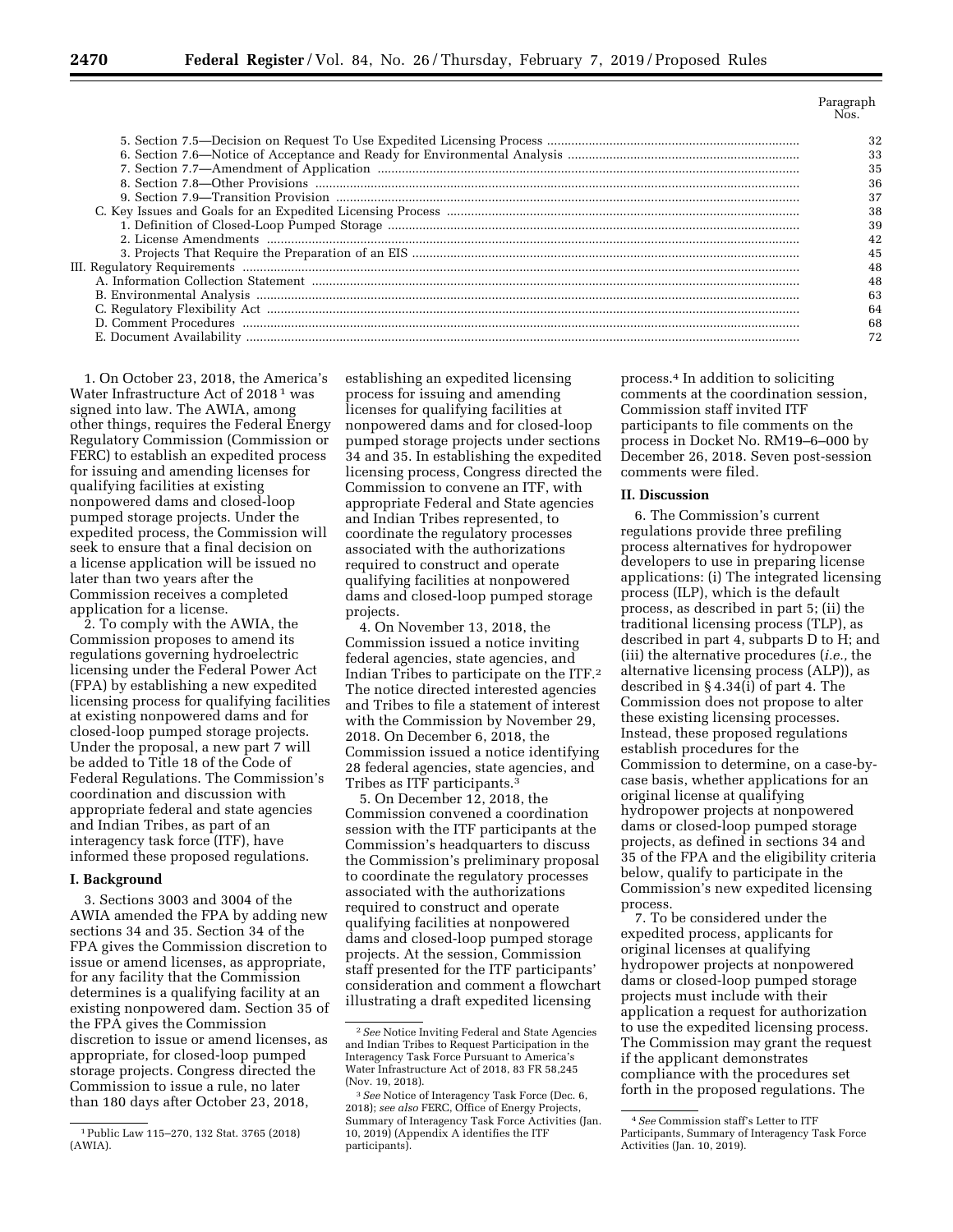use of the expedited licensing process is voluntary. The proposed expedited licensing process would only apply to original license applications; it would not apply to applications for a new or subsequent license. However, the Commission seeks comments on whether the expedited licensing process should apply to applications for a new or subsequent license for a project that was originally licensed under the expedited licensing process. The expedited licensing process would begin with the filing of a license application, that is, the prefiling process is not included in the two-year time frame governed by the expedited process. For the purposes of prefiling activities, any applicant interested in pursuing authorization to use the expedited licensing process must use the default ILP, or request authorization to the use TLP or ALP, as required under the current regulations. Therefore, the focus of this Notice of Proposed Rulemaking (NOPR) is solely on the process milestones and necessary authorizations that occur after an applicant files a license application.

### *A. Eligibility Criteria*

8. An applicant interested in requesting authorization to use the expedited licensing process must demonstrate that its proposed project design meets the statutory criteria for qualifying facilities that Congress enumerated in sections 34 and 35 of the FPA. In addition, the applicant must demonstrate compliance with the FERCdefined criteria to use the expedited process, which include providing documentation of consultation at the time of application filing, verifying that the applicant has engaged in consultation with agencies, Indian Tribes, and, if applicable, the existing dam owner, sufficient to facilitate Commission action on the application within two years. The statutory criteria for qualifying facilities and the FERCdefined documentation requirements for the expedited process are described below.

## 1. Statutory Criteria for Qualifying Facilities

9. Section 34(e) of the FPA sets forth the qualifying criteria for a facility to be located at an existing nonpowered dam, and defines the term ''qualifying nonpowered dam.'' Section 35(g) of the FPA, as amended by the AWIA, directs the Commission to establish qualifying criteria for closed-loop pumped storage projects that will be eligible for the expedited licensing process. The statutory criteria for qualifying facilities are further described below.

a. Qualifying Facilities at Nonpowered Dams

10. Section 34(e)(1) of the FPA provides that ''qualifying criteria,'' with respect to a facility, are: (A) As of the October 23, 2018, the facility is not licensed under, or exempted from, the license requirements contained in Part I of the FPA; (B) the facility is associated with a qualifying nonpowered dam; (C) the facility will be constructed, operated, and maintained for the generation of electric power; (D) the facility will generate electricity by using any withdrawals, diversions, releases, or flows from the associated qualifying nonpowered dam, including its associated impoundment or other infrastructure; and (E) the operation of the facility will not result in any material change to the storage, release, or flow operations of the associated qualifying nonpowered dam.

11. Section 34(e)(2) defines ''qualifying facility'' as any facility that is determined to meet the ''qualifying criteria'' under section 34(e)(1).

12. Section 34(e)(3) defines ''qualifying nonpowered dam'' as any dam, dike, embankment, or other barrier, constructed on or before October 23, 2018, that is or was operated for the control, release, or distribution of water for agricultural, municipal, navigational, industrial, commercial, environmental, recreational, aesthetic, drinking water, or flood control purposes, and that, as of October 23, 2018, is not generating electricity with hydropower generating works licensed under, or exempted from, the license requirements of Part I of the FPA.

### b. Closed-Loop Pumped Storage Projects

13. Section 35(g)(1) mandates that the Commission establish criteria that a pumped storage project must meet in order to qualify as a closed-loop pumped storage project eligible for the expedited process. In defining the criteria to qualify as an eligible closedloop pumped storage project, section 35(g)(2) requires that the Commission include criteria that the pumped storage project cause little to no change to existing surface and groundwater flows and uses, and is unlikely to adversely affect species listed as a threatened species or endangered species under the Endangered Species Act of 1973 (ESA).5

2. FERC-Defined Criteria for Expedited Process

14. In addition to complying with the license application requirements set forth in part 4, subparts D to H and part 5 of the Commission's regulations, an

application filed with a request for authorization to use the expedited licensing process must include documentation of consultation. Through experience and the implementation of the pilot two-year licensing process,<sup>6</sup> Commission staff has determined that this consultation, and documentation thereof, will best ensure that the Commission will be able to act on a completed license application within two years from the date it is received. As described below, this documentation of consultation must be filed concurrently with the license application and the request for authorization to use the expedited licensing process.

### a. Clean Water Act

15. Under section 401(a)(1) of the Clean Water Act (CWA), the Commission may not issue a license authorizing the construction or operation of a hydroelectric project that results in a discharge into the navigable waters of the United States unless the state water quality certifying agency either has issued water quality certification for the project or has waived certification by failing to act on a request for certification within a reasonable period of time, not to exceed one year.7 Section 401(d) of the CWA provides that the water quality certification shall become a condition of the license.8

16. Under the Commission's existing licensing processes, an applicant must file a copy of the water quality certification; a copy of the request for certification, including proof of the date on which the certifying agency received the request; or evidence of waiver of water quality certification no later than 60 days from the date that the Commission issues public notice accepting an application for filing and finding it ready for environmental analysis.9 The Commission's Pilot Two-Year Licensing Report noted that all projects licensed within two years either received a water quality certification or a waiver within one year of the applicant's request.10

10Pilot Two-Year Licensing Report at 42. As part of the Pilot Two-Year Licensing Report, Commission staff examined the processing times for

Continued

<sup>5</sup> 16 U.S.C. 1531–1544 (2012).

<sup>6</sup>*See* FERC, Report on the Pilot Two-Year Pilot Hydroelectric Licensing Process For Non-Powered Dams and Closed-Loop Pumped Storage Projects and Recommendations Pursuant to Section 6 of the Hydropower Regulatory Efficiency Act of 2013 (May 31, 2017), *[https://www.ferc.gov/legal/staff](https://www.ferc.gov/legal/staff-reports/2017/final-2-year-process.pdf)[reports/2017/final-2-year-process.pdf](https://www.ferc.gov/legal/staff-reports/2017/final-2-year-process.pdf)* (Pilot Two-Year Licensing Report).

<sup>7</sup>*See* 33 U.S.C. 1341(a)(1) (2012).

<sup>8</sup> *Id.* 1341(d).

<sup>9</sup>*See* 18 CFR 4.34(b)(5) and 5.23(b) (2018).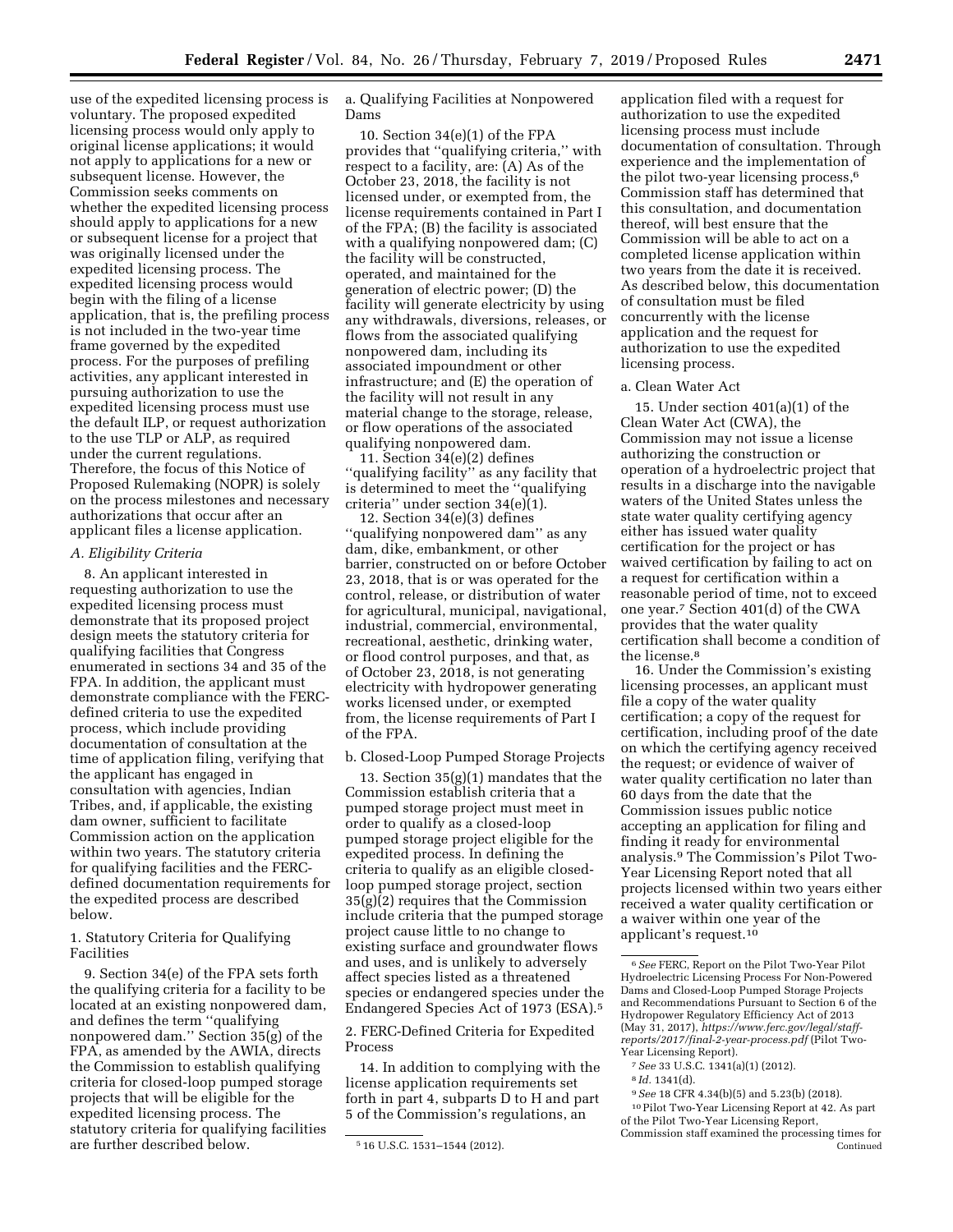17. To increase the likelihood that a license application can be acted on within two years, the Commission proposes to require an applicant to submit, at the time of application filing, a copy of the applicant's request for certification under section 401(a)(1) of the CWA, including proof of the date on which the certifying agency received the request, and: (i) A copy of the water quality certification, (ii) evidence of waiver of water quality certification, or (iii) documentation from the state certifying agency that no additional information is needed to complete the water quality certification application.

### b. ESA

18. Section 7(a)(2) of the ESA requires the Commission to ensure that its actions are not likely to jeopardize the continued existence of federally-listed threatened or endangered species, or result in the destruction or adverse modification of designated critical habitat of such species.11 The Commission, in determining what protective measures to incorporate into a license, must consult with the U.S. Fish and Wildlife Service (FWS) or the National Marine Fisheries Service (NMFS), as applicable. The length of this consultation process varies based on the Commission's determination of effect on a federally-listed species or its critical habitat.12

19. Under the Commission's current licensing processes, the Commission issues its effect determination as part of the National Environmental Policy Act of 1969 (NEPA) 13 document prepared on the license application. The NEPA document is used as the Commission's biological assessment on listed species for ESA consultation purposes. The Commission's Pilot Two-Year Licensing Report found that seventy percent (*i.e.,* 

document.<br><sup>11</sup> *See* 16 U.S.C. 1536 (2012).<br><sup>12</sup> For example, if the Commission determines that its actions will have no effect on a listed species or habitat, no further consultation is required. If the Commission determines that its action is not likely to adversely affect a listed species or its habitat, Commission staff will seek concurrence from FWS or NMFS. If FWS or NMFS agrees with the Commission's determination, consultation is complete once the appropriate service provides a letter of concurrence. However, if FWS or NMFS does not agree with the Commission's finding that its action is not likely to adversely affect a federally listed species or its critical habitat or if the Commission determines its action is likely to adversely affect a federally-listed species or its critical habitat, formal consultation is required under section 7 of the ESA.

13 42 U.S.C. 4321 *et seq.* (2012).

16 of 23) of projects licensed in two years or less required no consultation under the ESA.14 In addition, the report found that of the seven projects that required ESA consultation, all of the consultations were completed in less than 48 days.<sup>15</sup>

20. To increase the likelihood that an expedited license application may be acted on within two years, the Commission proposes to require that any application filed with a request for authorization to use the expedited licensing process include: (i) A no-effect determination that includes documentation that no listed species or critical habitat are present at the proposed project site; (ii) documentation of concurrence from FWS and NMFS, as necessary, on a not likely to adversely affect determination; or (iii) a draft biological assessment that includes documentation of consultation with FWS and NMFS, as necessary.

21. New FPA sections 34 and 35 do not refer to the critical habitat of listed species. However, if there were critical habitat that would likely be adversely affected by a proposed project, formal ESA consultation would be required, which may make it difficult to issue a license within a two-year period. Accordingly, the documentation referred to above must cover not only listed species but also their critical habitat.

22. Moreover, FPA section 35(g)(1) is silent on whether a closed-loop pumped storage project would be eligible for the expedited licensing process if it were to result in adverse effects to habitat designated as critical habitat under the ESA. Because the AWIA does not alter the ESA and ESA section 7(a)(2) also requires the Commission to ensure that its actions are not likely to result in the destruction or adverse modification of designated critical habitat of such species,16 we propose to include in the qualifying criteria for closed-loop pumped storage projects the requirement that the proposed project is not likely to adversely affect threatened or endangered species, *or habitat designated as critical habitat,* under the ESA.

#### c. National Historic Preservation Act

23. Under section 106 of the National Historic Preservation Act (NHPA) 17 and its implementing regulations,18 the Commission must take into account the effect of any proposed undertaking on

properties listed or eligible for listing in the National Register of Historic Places and afford the Advisory Council on Historic Preservation a reasonable opportunity to comment on the undertaking.

24. To increase the likelihood that an expedited license application may be acted on within two years, the Commission proposes to require an applicant to provide, at the time of application filing, documentation that section 106 consultation has been initiated with the relevant State Historic Preservation Officer(s) and any Indian Tribes identified as having an interest in the proposed project. This requirement does not differ from requirements in our current regulations.

#### d. Dam Owner Documentation

25. For projects at existing nonpowered dams, the Commission proposes to require an applicant to provide, at the time of application filing, documentation verifying consultation with the owner of the dam and the results of the consultation. For a proposal at a non-federal nonpowered dam, the applicant would be required to provide documentation of consultation with the non-federal dam owner, including confirmation that the nonfederal dam owner does not oppose the project development. For a proposal at a federal nonpowered dam, the applicant would be required to provide documentation from the federal dam owner confirming that non-federal hydropower is not precluded at the proposed location and that the federal owner does not oppose project development. This documentation and confirmation requirement seeks to ensure that applicants discuss the project proposal with dam owners early in the process to verify that there are no issues that would preclude the Commission from authorizing a hydropower project at the dam or would require an applicant to significantly amend its proposal. Substantial amendments to a license application, especially when made late in the licensing process, decrease the likelihood that the application could be acted on in two years.

e. Public Parks, Recreation Areas, and Wildlife Areas

26. Section 21 of the FPA, as amended by the Energy Policy Act of 1992,19 limits the use of eminent domain to acquire any lands included within any public park, recreation area, or wildlife refuge established under state or local

<sup>83</sup> projects that completed prefiling activities and were issued original licenses or small hydropower exemptions between 2003 and 2016. During this period, 23 projects (*i.e.,* 28 percent) were licensed within two years from the filing of a Notice of Intent to file a license application and a pre-application

<sup>14</sup>Pilot Two-Year Licensing Report at 43.

<sup>15</sup> *Id.* 

<sup>16</sup> 16 U.S.C. 1536(a)(2) (2012).

<sup>17</sup> 54 U.S.C. 306108 (2012).

<sup>18</sup> 36 CFR pt. 800 (2018). 19Public Law 102–486, 106 Stat. 2776 (1992).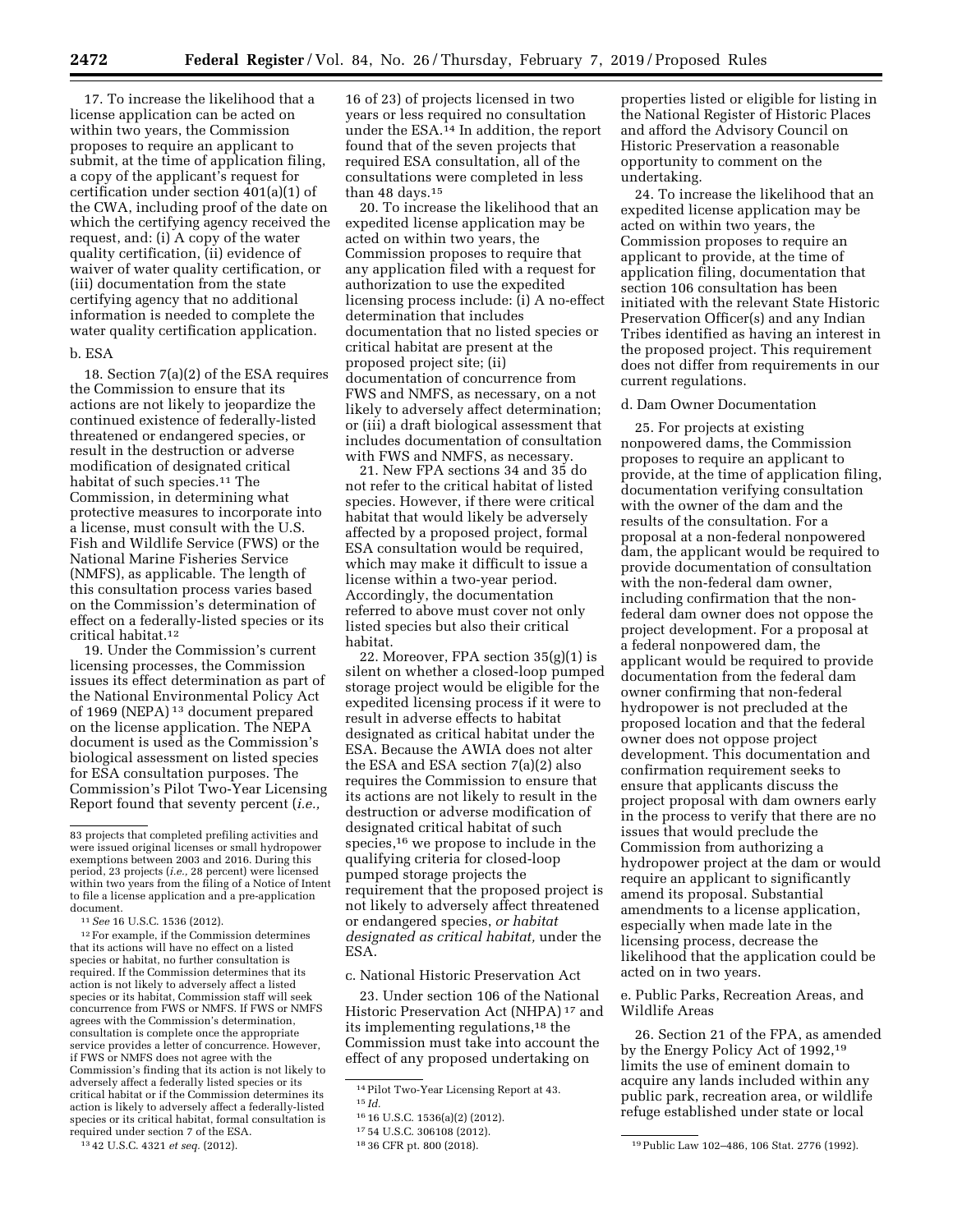law.20 Waiting until after a license application is filed to identify a proposal for a project that uses any public park, recreation area, or wildlife refuge in a manner that would be acceptable to the managing entity could extend the license application processing time and decrease the likelihood of meeting the two-year target. Therefore, if the proposed project would use any public park, recreation area, or wildlife refuge established under state or local law, the Commission proposes to require an applicant to provide, at the time of application filing, documentation from the managing entity demonstrating that it is not opposed to use of the park, recreation area, or wildlife refuge for hydropower development.

### *B. Expedited Licensing Process*

27. As directed by FPA sections 34 and 35, the Commission is proposing an expedited licensing process for qualifying facilities at nonpowered dams and for closed-loop pumped storage projects. The proposed regulations, if enacted, will be codified as part 7 of the Commission's regulations.

1. Section 7.1—Applicability and Definitions

28. Proposed § 7.1 explains that the expedited licensing process would be restricted to applicants that apply for and receive authorization to use the process. Unless superseded by the expedited licensing process regulations, the Commission's existing regulations governing license applications would also apply to license applications filed pursuant to part 7. This section also defines the following key terms used throughout this proposed part: ''qualifying nonpowered dam,'' ''qualifying facility,'' and ''closed-loop pumped storage project.'' Finally, proposed § 7.1 explains that an applicant under part 7 may elect to use any of the Commission's three licensing processes: the ILP,21 the TLP,22 or the ALP.23

2. Section 7.2—Use of Expedited Licensing Process

29. Proposed § 7.2 explains that an applicant must submit a request for authorization to use the expedited licensing process. Proposed § 7.2(b) identifies the information that must be included in any original license application that accompanies a request

to use the expedited licensing process. The information pertains to the design and environmental criteria statutorily mandated by sections 34 and 35 of the FPA, as well as the early consultation documentation described above in section II.A (Eligibility Criteria).

3. Section 7.3—Adequacy Review of Application

30. Proposed § 7.3 describes how Commission staff will conduct an adequacy review of an application submitted under part 7. Commission staff will review a license application that is accompanied by a request to use the expedited licensing process under part 4 (TLP or ALP) or part 5 (ILP) of the Commission's regulations, depending on the applicant's elected licensing process. If the application is deemed deficient and rejected under part 4 or 5, the request to use the expedited licensing process will likewise be rejected.

### 4. Section 7.4—Additional Information

31. Proposed § 7.4 states that an applicant under part 7 may be required to submit additional information or documentation to the Commission in the form and time frame prescribed by the Commission. The Commission may also require the applicant to submit copies of the application or other filed materials to any person, agency, Indian Tribe, or other entity specified by the Commission. Failure to provide the requested information or documentation as specified may result in dismissal of the license application.

5. Section 7.5—Decision on Request To Use Expedited Licensing Process

32. Proposed § 7.5 explains that the Director of the Office of Energy Projects (Director) will act on the request to use the expedited licensing process within six months from the date of application filing. If Commission staff is unable to find that the application meets the requirements of parts 4, 5, and 7, all deficiencies have been cured, and no additional information is required, the Director will deny the request to use the expedited licensing process. If the expedited licensing request is denied, proposed § 7.5 explains that the license application will be processed pursuant to a standard processing schedule under parts 4 or 5 of the Commission's regulations, as appropriate.

6. Section 7.6—Notice of Acceptance and Ready for Environmental Analysis

<sup>23</sup> *Id.* 4.34(i). **24 24 16** *Depending to the public notice that the*  $\frac{24 \text{ 16 U.S.C. 1801 } }{24 \text{ 16 U.S.C. 1801 } }$ 33. If the Director approves the request to use the expedited licensing process, proposed § 7.6 describes the

Commission will issue no later than six months after the date of application filing. The notice will accept the application and confirm the acceptance date as the application filing date; find the application ready for environmental analysis; request comments, protests, and interventions; request recommendations, preliminary terms and conditions, and preliminary fishway prescriptions; and establish a schedule for the application's expedited processing.

34. The expedited licensing process schedule will include the estimated dates for: (i) The filing of recommendations, preliminary terms and conditions, and fishway prescriptions; (ii) issuance of the draft NEPA document, or an environmental assessment not preceded by a draft; (iii) filing of responses, if applicable, to Commission staff's request for ESA concurrence or request for formal consultation under ESA, or to other Commission staff requests to federal and state agencies, or Indian Tribes under other federal laws, including the Magnuson-Stevens Fishery Conservation and Management Act 24 and the NHPA; (iv) filing of comments on a draft NEPA document, if applicable; (v) filing of modified recommendations, mandatory terms and conditions, and fishway prescriptions in response to a draft NEPA document or, if no draft NEPA document is issued, to an environmental assessment; and (vi) issuance of a final NEPA document, if applicable.

7. Section 7.7—Amendment of Application

35. Proposed § 7.7 prescribes the requirements for an application that proposes to amend a pending application filed under the expedited licensing process, after the Commission has already issued a notice of acceptance and ready for environmental analysis for the application. This section also explains the right of an agency, Indian Tribe, and member of the public to modify its previously-submitted recommendations or terms and conditions or prescriptions if an applicant files, and the Commission accepts, an amendment to the application that would materially change the proposed project's plans of development.

## 8. Section 7.8—Other Provisions

36. Proposed § 7.8 authorizes the Director to waive or modify provisions of this part for good cause. The Commission may consider late-filed

<sup>20</sup> 16 U.S.C. 814 (2012).

<sup>21</sup> 18 CFR pt. 5 (2018).

<sup>22</sup> *Id.* pt. 4, subpts. D–H.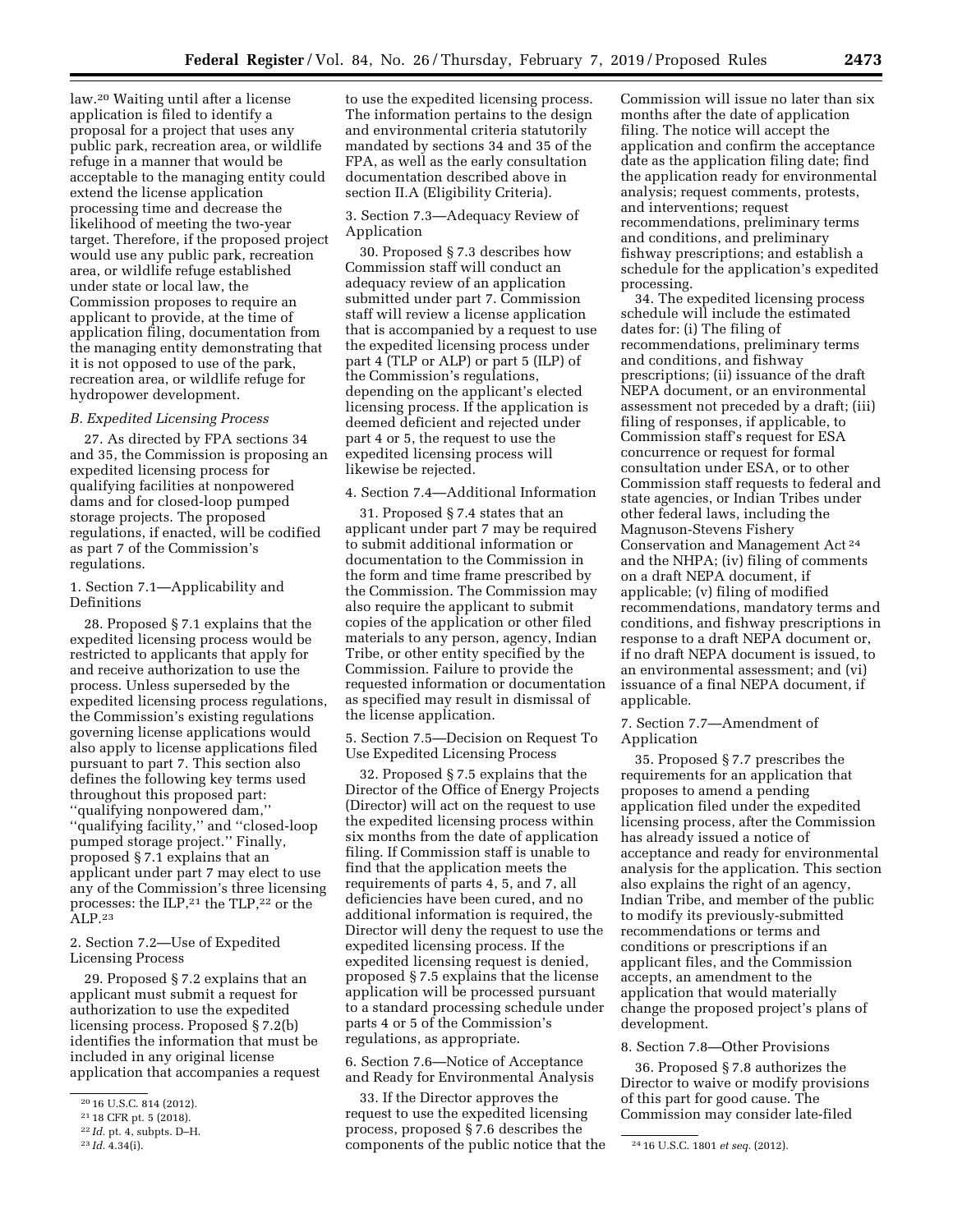recommendations by authorized fish and wildlife agencies under the Fish and Wildlife Coordination Act 25 and FPA section  $10(j)$ ,<sup>26</sup> and late-filed FPA section 4(e) 27 terms and conditions or FPA section 18 28 prescriptions as cause to remove the application from the expedited licensing process under this part.

# 9. Section 7.9—Transition Provision

37. Proposed § 7.9 provides that this part only applies to original license applications filed on or after the effective date of the final rule.

### *C. Key Issues and Goals for an Expedited Licensing Process*

38. In addition to the structure and information requirements of the expedited licensing process, the Commission requests comments on certain issues, discussed below.

1. Definition of Closed-Loop Pumped Storage

39. Absent the inclusion requirement in FPA section 35(g)(2), FPA section 35 does not define the term ''closed-loop pumped storage project.'' The Commission's existing regulations also do not provide a definition. In the past, the Commission or Commission staff has defined closed-loop pumped storage projects as pumped storage projects that are ''not continuously connected to a naturally-flowing water feature.'' 29 The Commission has also licensed five projects with proposed operational features that could be considered to be closed-loop pumped storage projects, depending on how the term is defined:

• The Eagle Mountain Pumped Storage Hydroelectric Project No. 13123: A closed-loop pumped storage project that will rely on groundwater wells to provide the project's initial reservoir fill and future replenishment.30 Construction of the project has not commenced.

• The Gordon Butte Pumped Storage Project No. 13642: A closed-loop pumped storage project that will use an existing, privately-owned irrigation system connected to Cottonwood Creek to supply initial reservoir fill and future replenishment due to evaporation

30*See Eagle Crest Energy Co.,* 147 FERC ¶ 61,220 (2014).

loss.31 Construction of the project has not commenced.

• The Summit Pumped Storage Hydroelectric Project No. 9423: A pumped storage facility that would have used off-stream reservoirs filled by a municipal water supply.32 The license was terminated for failure to commence timely construction.<sup>33</sup>

• The Mount Hope Pumped Storage Project Nos. 9401, 8595, 9105: A pumped storage facility that was to be located at a rock quarry site, with fill water supplied by water from an abandoned iron mine.34 The license was terminated for failure to commence timely construction.<sup>35</sup>

• The Blue Diamond Pumped Storage Project No. 10756: A pumped storage facility with off-stream reservoirs that were dependent on the local water district for the initial fill and future replenishment.36 The license was terminated for failure to commence timely construction.<sup>37</sup>

40. In addition, the Commission is currently reviewing an application for an original license for the Mineville Energy Storage Project No. 12635, a pumped storage project that would include facilities located in a decommissioned mine, and an application for an original license for the Swan Lake North Pumped Storage Project No. 13318, a pumped storage project near Klamath Falls, Oregon. Both proposals would rely on groundwater for initial reservoir fill.38

41. Based on a review of these licenses and related applications, the Commission proposes to retain the Commission's previous definition of a closed-loop pumped storage project (*i.e.,*  a pumped storage project that is not continuously connected to a naturallyflowing water feature). We encourage comments on the proposed definition, including proposals for alternative definitions and discussion of how terms in the definition, such as ''continuously connected,'' should be construed.

37*Blue Diamond South Pumped Storage Power Co., Inc.,* 112 FERC ¶ 62,110 (2005).

38*See* Moriah Hydro Corporation's February 13, 2015 Application at 17–18; Exhibit A of Swan Lake North Hydro LLC's October 28, 2015 Application at A–19.

## 2. License Amendments

42. FPA sections 34(a)(1) and 35(a)(1) give the Commission discretion to amend licenses, as appropriate, for any facility that the Commission determines is a qualifying facility. As part of this rulemaking, the Commission is required to establish an expedited process for amending licenses for qualifying facilities. FPA sections 34(a)(4) and 35(a)(4) specifically define the expedited process for license applications as a two-year process for the Commission to issue a final decision on a license application once it receives a completed license application. The amended statute, however, is silent on the length of time to process applications to amend licenses.

43. Any change to an issued license is considered a license amendment, and proposed amendments can vary greatly in type and complexity. A simple amendment might consist of changing the frequency of fish passage monitoring, whereas a complex amendment might include building a new dam or powerhouse or changing a project's basic mode of operation.

44. Over the last five fiscal years, Commission staff has reviewed and processed over 18,000 post-license related filings, approximately 7,500 of which were considered amendmentrelated filings. Ninety-eight percent of these 7,500 filings resulted in the issuance of a Commission final decision within two years from receipt of the filing. Because the Commission already processes the vast majority of amendments within two years, the Commission proposes to process applications to amend licenses for projects located at qualifying nonpowered dam and for closed-loop pumped storage projects under the Commission's existing regulations for amendments in 18 CFR part 4, subpart L.

3. Projects That Require the Preparation of an EIS

45. When the Commission believes a proposed project may not be a major federal action significantly affecting the quality of the human environment, the Commission may first prepare an environmental assessment to determine whether an EIS needs to be prepared.<sup>39</sup> However, § 380.6(a)(4) of the Commission's regulations identifies licenses of any unconstructed water power project as a category of project that will normally require the preparation of an EIS.40

<sup>25</sup> 16 U.S.C. 661–666c (2012).

<sup>26</sup> *Id.* 803(j).

<sup>27</sup> *Id.* 797(e).

<sup>28</sup> *Id.* 811.

<sup>29</sup>*See Wyco Power and Water, Inc.,* 139 FERC ¶ 61,124, at n.11 (2012) (providing the definition in an order denying rehearing of a dismissed preliminary permit). *See generally* FERC, Pumped Storage Projects, *[https://www.ferc.gov/industries/](https://www.ferc.gov/industries/hydropower/gen-info/licensing/pump-storage.asp)  [hydropower/gen-info/licensing/pump-storage.asp.](https://www.ferc.gov/industries/hydropower/gen-info/licensing/pump-storage.asp) See also* Pilot Two-Year Licensing Report at 7.

<sup>31</sup>*See GB Energy Park, LLC,* 157 FERC ¶ 62,196 (2016).

<sup>32</sup>*Summit Energy Storage, Inc.,* 55 FERC ¶ 62,026 (1991).

<sup>33</sup>*Summit Energy Storage, Inc.,* 95 FERC ¶ 62,035 (2001).

<sup>34</sup>*Halecrest Co.,* 60 FERC ¶ 61,121 (1992).

<sup>35</sup> *Mt. Hope Waterpower Project, LLP,* 113 FERC ¶ 61,258 (2005).

<sup>36</sup>*Blue Diamond South Pumped Storage Power Co., Inc., 79 FERC*  $\P$  62,184 (1997).

<sup>39</sup> 18 CFR 380.6(b) (2018).

<sup>40</sup> *Id.* 380.6(a)(4).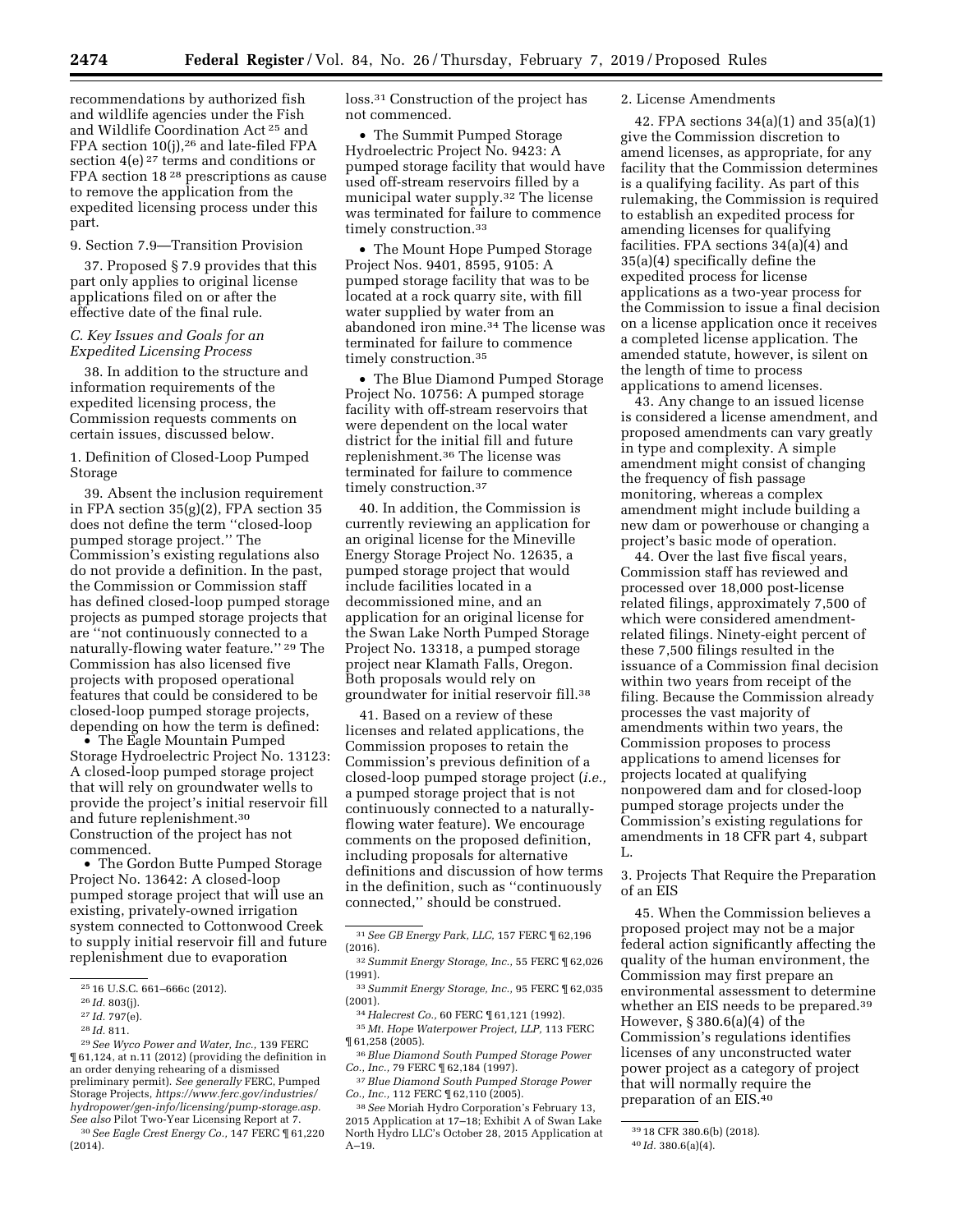46. Because the preparation of an EIS typically involves projects that are more complex, thereby requiring more resources from all involved stakeholders and Commission staff, the Commission requests comment on whether the twoyear expedited licensing process should be available to proposed projects that would require the Commission to prepare an EIS.

47. Additionally, then FERC Chairman McIntyre signed a Memorandum of Understanding Implementing One Federal Decision Under Executive Order 13807,<sup>41</sup> in which the Commission committed to completing within an average of two years all environmental reviews and authorization decisions for ''major infrastructure projects,'' 42 starting from the date the Commission publishes a Notice of Intent to prepare an EIS and ending with the issuance of a final order.43 Projects that are authorized for expedited processing and qualify as ''major infrastructure projects,'' will be designated under both programs.

## **III. Regulatory Requirements**

## *A. Information Collection Statement*

48. The Paperwork Reduction Act 44 requires each federal agency to seek and obtain the Office of Management and Budget's (OMB) approval before undertaking a collection of information directed to ten or more persons or contained in a rule of general applicability. OMB regulations require approval of certain information collection requirements contemplated by proposed rules.45 Upon approval of a collection of information, OMB will assign an OMB control number and an expiration date. Respondents subject to the filing requirements of a rule will not be penalized for failing to respond to the collection of information unless the collection of information displays a valid OMB control number.

49. *Public Reporting Burden:* In this NOPR, the Commission proposes to establish an expedited process for issuing original licenses for qualifying facilities at nonpowered dams and for closed-loop pumped storage projects, as directed by Congress in the AWIA.

50. This proposed rule would modify certain reporting and recordkeeping requirements included in FERC–500A 46 (OMB Control No. TBD) 47 and FERC– 505 (OMB Control No. 1902–0115).48

51. The proposed revisions to the Commission's regulations, associated with the FERC–500A and FERC–505 information collections, are intended to comply with the requirements of the AWIA. While the information to be included in the license application and the required federal and state authorizations would remain the same under the expedited licensing process, consultation documentation regarding these authorizations will need to be submitted to the Commission at an earlier point in the licensing process. Therefore, preparing the request to use the expedited licensing process would represent a slight increase in the reporting requirements and burden information for FERC–500A and FERC– 505.

52. The estimated burden and cost for the requirements contained in this NOPR follow.

## ANNUAL CHANGES PROPOSED BY THE NOPR IN DOCKET NO. RM19–6–000

|                       | Number of<br>respondents | Number of<br>responses <sup>49</sup><br>per<br>respondent | Total number<br>of responses | Average burden hours<br>& cost per<br>response <sup>50</sup> | Total annual burden<br>hours & total<br>annual cost |
|-----------------------|--------------------------|-----------------------------------------------------------|------------------------------|--------------------------------------------------------------|-----------------------------------------------------|
|                       | (1)                      | (2)                                                       | $(1) \times (2) = (3)$       | (4)                                                          | $(3) \times (4) = 5$                                |
| FERC-500A<br>FERC-505 | 515<br>525               |                                                           | 5                            | 40 hrs.; \$3,160  200 hrs.; \$15,800.                        |                                                     |
| Total                 |                          |                                                           | 10                           |                                                              | 400 hrs.; \$31,600                                  |

53. *Titles:* FERC–500A (Application for License/Relicense for Water Projects with More than 5 Megawatt (MW) Capacity) and FERC–505 (Small Hydropower Projects and Conduit Facilities including License/Relicense, Exemption, and Qualifying Conduit Facility Determination).

42A major infrastructure project is defined as an infrastructure project for which multiple authorizations by Federal agencies will be required to proceed with construction, the lead Federal agency has determined that it will prepare an EIS, and the project sponsor has identified the reasonable availability of funds sufficient to complete the project. *Id.* 3(e).

43Memorandum of Understanding Implementing the One Federal Decision under Executive Order 13807, *[https://www.ferc.gov/legal/mou/2018/MOU-](https://www.ferc.gov/legal/mou/2018/MOU-One-Federal-Decision.pdf)[One-Federal-Decision.pdf.](https://www.ferc.gov/legal/mou/2018/MOU-One-Federal-Decision.pdf)* 

44 44 U.S.C. 3501–3521 (2012).

45*See* 5 CFR 1320.11 (2018).

54. *Action:* Revisions to information collections FERC–500A and FERC–505.

55. *OMB Control Nos.:* TBD (FERC– 500A) and 1902–0115 (FERC–505).

56. *Respondents:* Municipalities, businesses, private citizens, and forprofit and not-for-profit institutions.

activity.<br>- <sup>47</sup> FERC–500A includes the reporting and<br>recordkeeping requirements for ''Application for License/Relicense for Water Projects with More

 $^{48}\rm \, FERC-505$  includes the reporting and recordkeeping requirements for ''Small Hydropower Projects and Conduit Facilities including License/ Relicense, Exemption, and Qualifying Conduit

Facility Determination.''<br><sup>49</sup>We consider the filing of an application to be<br>a "response.''

<sup>50</sup>The estimates for cost per response are derived using the following formula: Average Burden Hours

57. *Frequency of Information:*  Ongoing.

58. *Necessity of Information:* The revised regulations implement the AWIA's directive to establish an expedited licensing process for two types of hydropower projects qualifying facilities at existing

per Response \* \$79 per Hour = Average Cost per Response.

The hourly cost figure of \$79 is the 2018 average FERC employee wage plus benefits. Commission staff assumes that respondents earn at a similar rate to FERC employees.

51After implementation of this rule, we estimate five applications for closed-loop pumped storage projects will be filed, alongside a request to use the expedited licensing process, per year. We estimate that all of these applications will be for projects with more than 5 MW capacity.

52After implementation of this rule, we estimate five applications for qualifying facilities at existing nonpowered dams will be filed, alongside a request to use the expedited licensing process, per year. We estimate that all of these applications will be for projects with 5 MW or less capacity.

<sup>41</sup>Establishing Discipline and Accountability in the Environmental Review and Permitting Process for Infrastructure Projects, Exec. Order No. 13,807, 82 FR 40,463 (Aug. 15, 2017).

<sup>46</sup>The new reporting requirements and burden that would normally be submitted to OMB under FERC–500 (OMB Control No 1902–0058) will be submitted under a ''placeholder'' information collection number (FERC–500A). FERC–500 is currently under OMB review for an unrelated FERC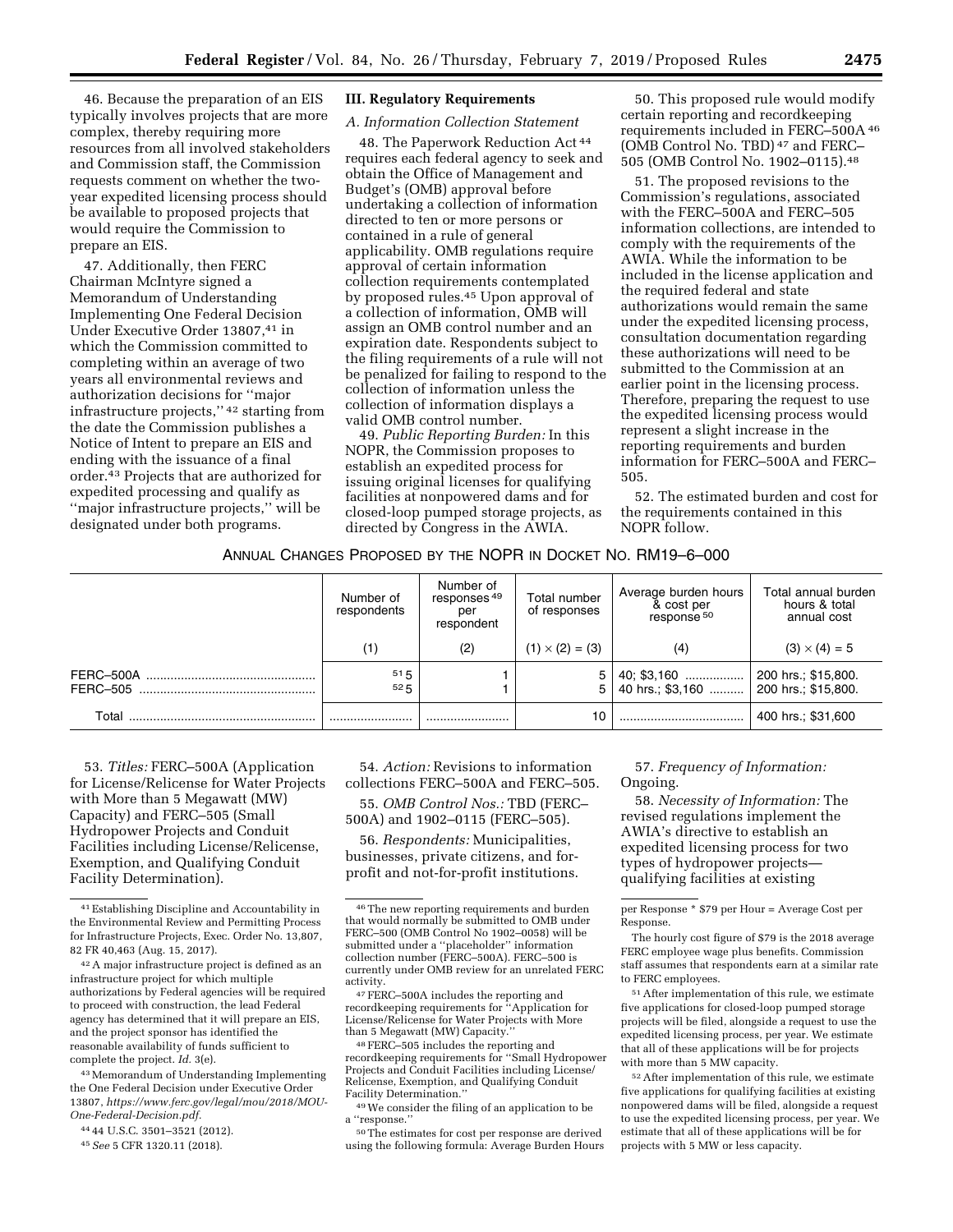nonpowered dams and closed-loop pumped storage projects. The revised regulations would affect only the number of entities that would file applications with the Commission for these two project types, and would impose a new, albeit slight, information collection requirement.

59. The new requirement for an applicant interested in using the expedited process to file a request for authorization to use the expedited process concurrently with its license application is necessary for the Commission to carry out its responsibilities under the FPA, as amended by the AWIA. The information provided to the Commission enables the Commission to review the features of the proposed project and make a determination on whether the proposed project meets the statutory criteria enumerated in the AWIA, as well as the early consultation requirements that the Commission has determined will help it seek to ensure that the proposed project's license application will be acted on no later than two years after the date of application filing.

60. *Internal Review:* The Commission has reviewed the proposed revisions and has determined that they are necessary. These requirements conform to the Commission's need for efficient information collection, communication, and management within the energy industry. The Commission has assured itself, by means of internal review, that there is specific, objective support for the burden estimates associated with the information collection requirements.

61. Interested persons may obtain information on the reporting requirements by contacting the Federal Energy Regulatory Commission, 888 First Street NE, Washington, DC 20426 [Attention: Ellen Brown, Office of the Executive Director], by email to *[DataClearance@ferc.gov,](mailto:DataClearance@ferc.gov)* by phone (202) 502–8663, or by fax (202) 273–0873.

62. Comments concerning the collections of information and the associated burden estimates may also be sent to: Office of Information and Regulatory Affairs, Office of Management and Budget, 725 17th Street NW, Washington, DC 20503 [Attention: Desk Officer for the Federal Energy Regulatory Commission]. Due to security concerns, comments should be sent electronically to the following email address: *oira*\_*[submission@](mailto:oira_submission@omb.eop.gov) [omb.eop.gov.](mailto:oira_submission@omb.eop.gov)* Comments submitted to OMB should refer to FERC–500A (OMB Control No. TBD) and FERC–505 (OMB Control No. 1902–0115).

## *B. Environmental Analysis*

63. The Commission is required to prepare an environmental assessment or an EIS for any action that may have a significant adverse effect on the human environment.53 The Commission has categorically excluded certain actions from this requirement as not having a significant effect on the human environment. Excluded from this requirement are rules that are clarifying, corrective, or procedural, or that do not substantially change the effect of legislation or the regulations being amended.54 This proposed rule proposes to establish an expedited licensing process for qualifying facilities at nonpowered dams and for closedloop pumped storage projects, as directed by Congress in the AWIA. Because this proposed rule is procedural in nature and does not substantially change the effect of the underlying legislation, preparation of an environmental assessment or EIS is not required.

## *C. Regulatory Flexibility Act*

64. The Regulatory Flexibility Act of 1980 (RFA) 55 generally requires a description and analysis of proposed rules that will have significant economic impact on a substantial number of small entities. The RFA mandates consideration of regulatory alternatives that accomplish the stated objectives of a proposed rule and minimize any significant economic impact on a substantial number of small entities.56 In lieu of preparing a regulatory flexibility analysis, an agency may certify that a proposed rule will not have a significant economic impact on a substantial number of small entities.57

65. The Small Business Administration's (SBA) Office of Size Standards develops the numerical definition of a small business.58 The SBA size standard for electric utilities is based on the number of employees, including affiliates.59 Under SBA's current size standards, a hydroelectric power generator (NAICS code 221111) 60

60The North American Industry Classification System (NAICS) is an industry classification system that Federal statistical agencies use to categorize businesses for the purpose of collecting, analyzing, and publishing statistical data related to the U.S. economy. United States Census Bureau, *North* 

is small if it, including its affiliates, employs 500 or fewer people.61

66. If enacted, this proposed rule would directly affect only those entities that file an application for a qualifying facility at a nonpowered dam or for a closed-loop pumped storage project, and a request to use the expedited licensing process. While the information to be included in the licensing application and the required federal and state authorizations would remain the same, documentation regarding these authorizations will need to be submitted at an earlier point in the licensing process. Therefore, preparing a request to use the expedited licensing process would represent a slight increase (40 hours of reporting burden and corresponding wage costs of \$3,160 per entity on an annual basis) in the information collection reporting requirements and burden for FERC– 500A and FERC–505. However, we do not anticipate the impact of the proposed rule on affected entities, regardless of their status as a small entity or not, to be significant.

67. Accordingly, pursuant to section 605(b) of the RFA, the Commission certifies that this proposed rule will not have a significant economic impact on a substantial number of small entities.

## *D. Comment Procedures*

68. The Commission invites interested persons to submit comments on the matters and issues proposed in this notice to be adopted, including any related matters or alternative proposals that commenters may wish to discuss. Comments are due March 11, 2019. Comments must refer to Docket No. RM19–6–000, and must include the commenters' name, the organization they represent, if applicable, and their address.

69. The Commission encourages comments to be filed electronically via the eFiling link on the Commission's website at *[http://www.ferc.gov.](http://www.ferc.gov)* The Commission accepts most standard word processing formats. Documents created electronically using word processing software should be filed in native applications or print-to-PDF format and not in a scanned format. Commenters filing electronically do not need to make a paper filing.

70. Commenters that are not able to file comments electronically must send an original of their comments to: Federal Energy Regulatory Commission, Secretary of the Commission, 888 First Street NE, Washington, DC 20426.

<sup>53</sup>*Regulations Implementing the National Environmental Policy Act,* Order No. 486, FERC Stats. & Regs. ¶ 30,783 (1987) (cross-referenced at FERC ¶ 61,284).

<sup>54</sup> 18 CFR 380.4(a)(2)(ii) (2018).

<sup>55</sup> 5 U.S.C. 601–612 (2012).

<sup>56</sup> *Id.* 603(c).

<sup>57</sup> *Id.* 605(b).

<sup>58</sup> 13 CFR 121.101 (2018).

<sup>59</sup> *Id.* 121.201.

*American Industry Classification System, [https://](https://www.census.gov/eos/www/naics/) [www.census.gov/eos/www/naics/.](https://www.census.gov/eos/www/naics/)* 

<sup>61</sup> 13 CFR 121.201 (2018) (Sector 22—Utilities).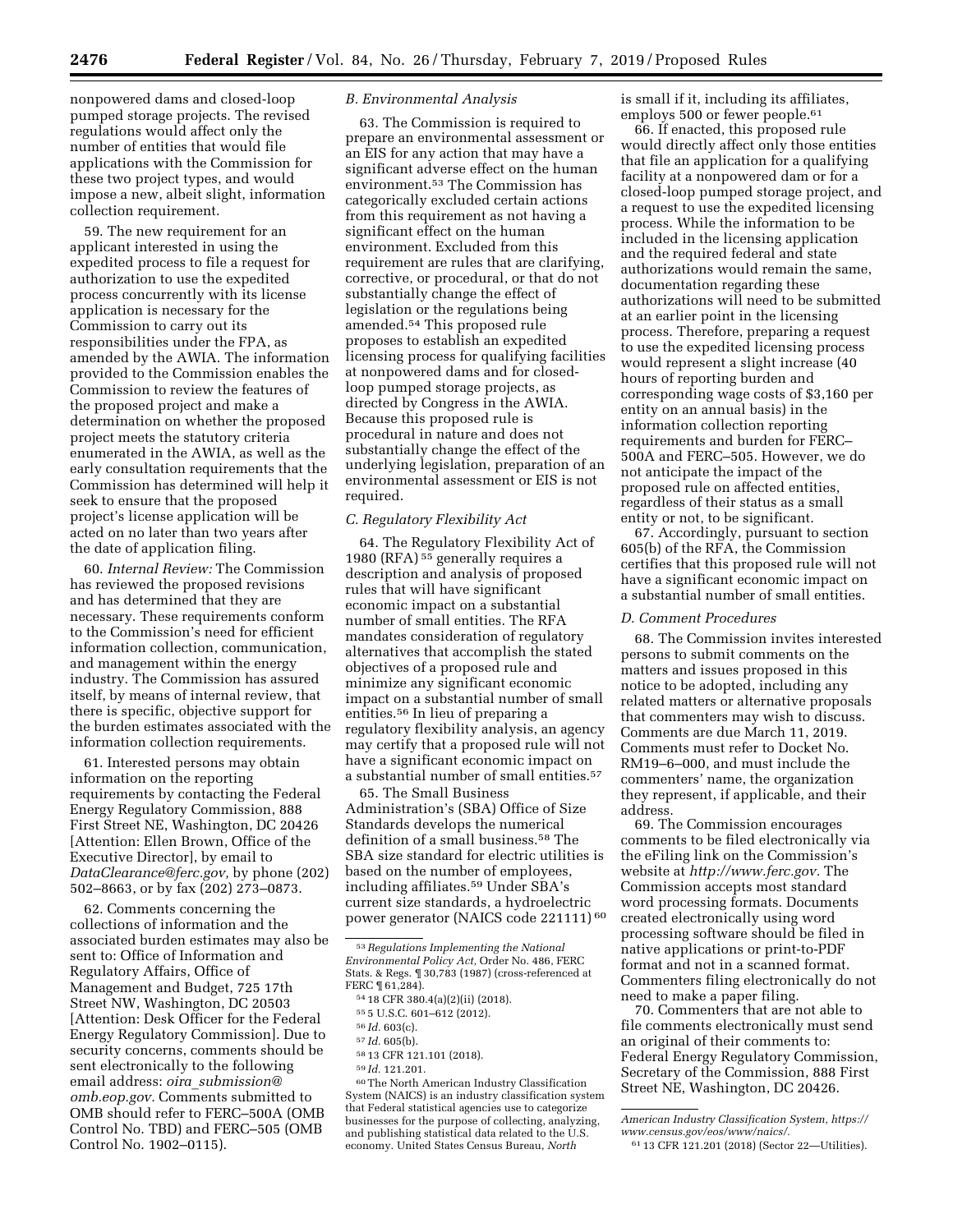71. All comments will be placed in the Commission's public files and may be viewed, printed, or downloaded remotely as described in the Document Availability section below. Commenters on this proposal are not required to serve copies of their comments on other commenters.

### *E. Document Availability*

72. In addition to publishing the full text of this document in the **Federal Register,** the Commission provides all interested persons an opportunity to view and/or print the contents of this document via the internet through the Commission's Home Page (*[http://](http://www.ferc.gov) [www.ferc.gov](http://www.ferc.gov)*) and in the Commission's Public Reference Room during normal business hours (8:30 a.m. to 5:00 p.m. Eastern time) at 888 First Street NE, Room 2A, Washington, DC 20426.

73. From the Commission's Home Page on the internet, this information is available on eLibrary. The full text of this document is available on eLibrary in PDF and Microsoft Word format for viewing, printing, and/or downloading. To access this document in eLibrary, type the docket number, excluding the last three digits of this document, in the docket number field.

74. User assistance is available for eLibrary and the Commission's website during normal business hours from the Commission's Online Support at (202) 502–6652 (toll free at 1–866–208–3676) or email at *[ferconlinesupport@ferc.gov](mailto:ferconlinesupport@ferc.gov)*, or the Public Reference Room at (202) 502–8371, TTY (202) 502–8659. Email the Public Reference Room at *[public.referenceroom@ferc.gov.](mailto:public.referenceroom@ferc.gov)* 

#### **List of Subjects in 18 CFR Part 7**

Administrative practice and procedure, Electric power, Reporting and recordkeeping requirements.

By direction of the Commission. Issued: January 31, 2019.

# **Kimberly D. Bose,**

## *Secretary.*

■ In consideration of the foregoing, the Commission proposes to add part 7, chapter I, title 18, *Code of Federal Regulations,* as follows:

## **PART 7—EXPEDITED LICENSING PROCESS FOR QUALIFYING NON-FEDERAL HYDROPOWER PROJECTS AT EXISTING NONPOWERED DAMS AND FOR CLOSED-LOOP PUMPED STORAGE PROJECTS**

Sec.

- 7.1 Applicability and Definitions.<br>7.2 Use of Expedited Licensing Pro
- Use of Expedited Licensing Process.
- 7.3 Adequacy Review of Application.
- Additional Information.
- 7.5 Decision on Request To Use Expedited Licensing Process.
- 7.6 Notice of Acceptance and Ready for Environmental Analysis.
- 7.7 Amendment of Application.<br>7.8 Other Provisions.
- Other Provisions.
- 7.9 Transition Provision.

**Authority:** 16 U.S.C. 791a-825r; Pub. L. 115–270, 132 Stat. 3765.

### **§ 7.1 Applicability and definitions.**

(a) This part applies to the processing of applications for original licenses for qualifying non-federal hydropower projects at existing nonpowered dams and for closed-loop pumped storage projects pursuant to sections 34 and 35 of the Federal Power Act.

(b) *Applicability of Existing Regulations.* Except where superseded by the expedited licensing process set forth in this part, the regulations governing license applications under parts 4 and 5 of this chapter, as applicable, also apply to license applications filed under this part.

(c) *Definitions.* The definitions in § 4.30(b) of this chapter apply to this part. In addition, for the purposes of this part–

(1) *Qualifying nonpowered dam*  means any dam, dike, embankment, or other barrier–

(i) The construction of which was completed on or before October 23, 2018;

(ii) That is or was operated for the control, release, or distribution of water for agricultural, municipal, navigational, industrial, commercial, environmental, recreational, aesthetic, drinking water, or flood control purposes; and

(iii) That, as of October 23, 2018, was not generating electricity with hydropower generating works that were licensed under, or exempted from the license requirements contained in, Part I of the Federal Power Act.

(2) *Qualifying facility* means a facility that is determined under section 34 of the Federal Power Act to meet the qualifying criteria for non-federal hydropower projects at existing nonpowered dams.

(3) *Closed-loop pumped storage project* means a pumped storage project that is not continually connected to a naturally-flowing water feature.

(d) *Who may file.* Any citizen, association of citizens, domestic corporation, municipality, or state that develops and files a license application under 18 CFR parts 4 and 5, as applicable, may request expedited processing under this part.

(e) *Use of expedited licensing process.*  An applicant wishing to use this expedited licensing process must apply for and receive authorization from the

Commission under this part. An applicant under this part may elect to use the licensing process provided for in 18 CFR part 5 (*i.e.,* integrated license application process), or as provided under § 5.1 of this chapter:

(1) 18 CFR part 4, subparts D–H (*i.e.,*  traditional process); or

 $(2)$  § 4.34(i) of this chapter, *Alternative procedures.* 

#### **§ 7.2 Use of Expedited Licensing Process.**

(a) In order to pursue the expedited licensing process, an applicant must request authorization for the expedited process, as provided for in paragraph (b) of this section. The licensing procedures in this part do not apply to an application for a new or subsequent license.

(b) An application that accompanies a request for authorization to use the expedited licensing process must include the information specified below.

(1) *Section 34 of the Federal Power Act Qualification—Projects at Nonpowered Dams.* The application must demonstrate that the proposed facility meets the following qualifications pursuant to section 34(e) of the Federal Power Act:

(i) As of October 23, 2018, the proposed hydropower facility was not licensed under or exempted from the license requirements contained in Part I of the Federal Power Act;

(ii) The facility will be associated with a qualifying nonpowered dam;

(iii) The facility will be constructed, operated, and maintained for the generation of electric power;

(iv) The facility will use for such generation any withdrawals, diversions, releases, or flows from the associated qualifying nonpowered dam, including its associated impoundment or other infrastructure; and

(v) The operation of the facility will not result in any material change to the storage, release, or flow operations of the associated qualifying nonpowered dam.

(2) *Section 35 of the Federal Power Act Qualification—Closed-Loop Pumped Storage Projects.* The application must demonstrate that the proposed closed-loop pumped storage project meets the following qualifications pursuant to section 35(g)(2) of the Federal Power Act:

(i) The project will cause little to no change to existing surface and groundwater flows and uses, and

(ii) The project is not likely to adversely affect species listed as a threatened species or endangered species, or designated critical habitat of such species, under the Endangered Species Act of 1973.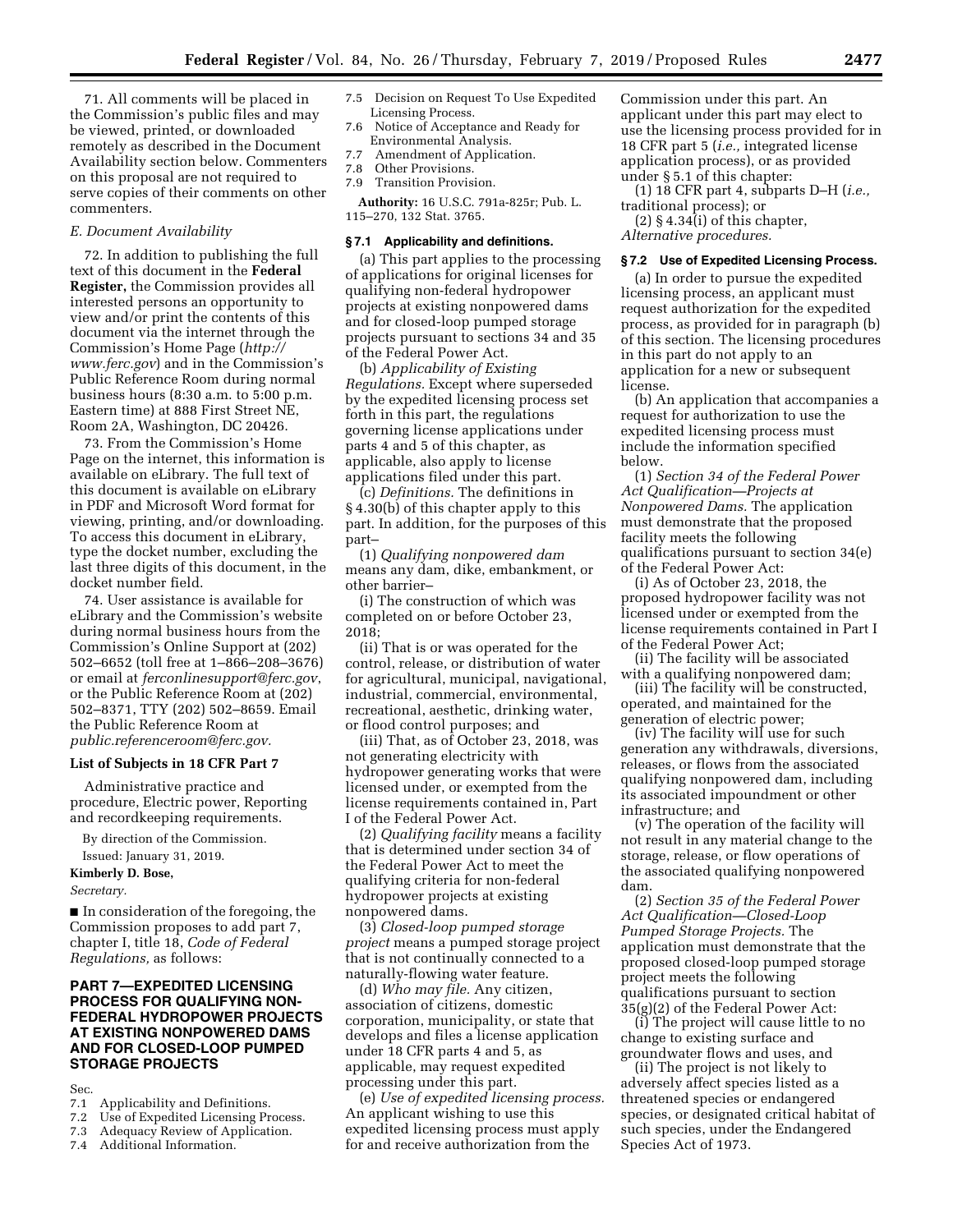(3) *Section 401 of the Clean Water Act.* The application must include a copy of a request for certification under section 401(a)(1) of the Clean Water Act, including proof of the date on which the certifying agency received the request; and

(i) A copy of the water quality certification;

(ii) Evidence of waiver of water quality certification. A certifying agency is deemed to have waived the certification requirements of section 401(a)(1) of the Clean Water Act if the certifying agency has not denied or granted certification by one year after the date the certifying agency received a written request for certification; or

(iii) Documentation from the state certifying agency that the water quality certification application is complete. If a certifying agency denies certification, the applicant must file a copy of the denial within 30 days after the applicant receives it.

(4) *Endangered Species Act (ESA).*  The application must include:

(i) A no-effect determination that includes documentation that no listed species or critical habitat are present at the proposed project site;

(ii) Documentation of concurrence from the U.S. Fish and Wildlife Service and the National Marine Fisheries Service (Service(s)), as necessary, on a not likely to adversely affect determination; or

(iii) A draft Biological Assessment that includes documentation of consultation with the Service(s).

(5) *Section 106 of the National Historic Preservation Act.*  Documentation that section 106 consultation has been initiated with the state historic preservation officer(s) and any Indian Tribes identified as having an interest in the project.

(6) *Dam Owner Documentation.* For projects to be located at existing nonpowered dams:

(i) Documentation of consultation with any nonfederal owner of the nonpowered dam if the applicant is not the owner and confirmation that the owner is not opposed to a hydropower development at the location; or

(ii) Documentation from the federal entity that non-federal hydropower development is not precluded at the proposed location and confirmation that the federal entity is not opposed to a hydropower development at the location.

(7) *Public Parks, Recreation Areas, and Wildlife Refuges.* If the project would use any public park, recreation area, or wildlife refuge established under state or local law, documentation from the managing entity indicating it is not opposed to the site's use for hydropower development.

## **§ 7.3 Adequacy Review of Application.**

(a) *Adequacy Review of License Applications.* Review of the original license application for which expedited processing under this part is requested will be conducted pursuant to 18 CFR part 4 or 5, as applicable.

(b) *Deficient License Applications.* If an original license application for which expedited processing is requested under this part is rejected under 18 CFR parts 4 and 5, as applicable, the request for authorization for the expedited licensing process under this part is deemed rejected.

### **§ 7.4 Additional information.**

An applicant may be required to submit any additional information or documentation that the Commission considers relevant for an informed decision on the application for authorization under this part. The information or documents must take the form, and must be submitted within the time, that the Commission prescribes. An applicant may also be required to provide within a specified time additional copies of the application, or any of the additional information or documents that are filed, to the Commission or to any person, agency, Indian Tribe or other entity that the Commission specifies. If an applicant fails to provide timely additional information, documents, or copies of submitted materials as required, the Director of the Office of Energy Projects (Director) may dismiss the application, hold it in abeyance, or take other appropriate action under this chapter or the Federal Power Act.

### **§ 7.5 Decision on request to use expedited licensing process.**

When the Commission has determined that the original license application meets the Commission's requirements as specified in 18 CFR parts 4, 5, and this part; any deficiencies have been cured; and no other additional information is needed, the Director will approve the request to use the expedited licensing process under this part. If the Commission cannot deem the application meets the Commission's requirements as specified in 18 CFR parts 4, 5, and this part; has deficiencies; or additional information is needed within 6 months of application filing, the Director will deny the request to use the expedited licensing process. If the Director denies the request to use the expedited licensing process, the original license application will be processed pursuant

to a standard processing schedule under 18 CFR parts 4 and 5, as applicable.

### **§ 7.6 Notice of acceptance and ready for environmental analysis.**

If the Director approves the request to use the expedited licensing process under § 7.5, the Commission will issue a public notice as required in the Federal Power Act, no later than 6 months after application filing, that:

(a) Accepts the application for filing and specifies the date upon which the application was accepted for filing;

(b) Finds that the application is ready for environmental analysis;

(c) Requests comments, protests, and interventions;

(d) Requests recommendations, preliminary terms and conditions, and preliminary fishway prescriptions, including all supporting documentation; and

(e) Establishes an expedited licensing process schedule, including estimated dates for:

(1) Filing of recommendations, preliminary terms and conditions, and fishway prescriptions;

(2) Issuance of a draft National Environmental Policy Act (NEPA) document, or an environmental assessment not preceded by a draft;

(3) Filing of a response, as applicable, to Commission staff's request for ESA concurrence or request for formal consultation under the ESA, or responding to other Commission staff requests to Federal and State agencies, or Indian Tribes pursuant to Federal law, including the Magnuson-Stevens Fishery Conservation and Management Act and National Historic Preservation Act;

(4) Filing of comments on the draft NEPA document, as applicable;

(5) Filing of modified recommendations, mandatory terms and conditions, and fishway prescriptions in response to a draft NEPA document or environmental assessment, if no draft NEPA document is issued; and

(6) Issuance of a final NEPA document, if any.

### **§ 7.7 Amendment of application.**

(a) Any proposed amendments to the pending license application after issuance of the notice of acceptance and ready for environmental analysis under this section must include:

(1) An amended or new section 401 of the Clean Water Act water quality certification if the amendment would have a material adverse impact on the water quality in the discharge from the proposed project; and

(2) Updates to all other material submitted under § 7.2(b)(1).